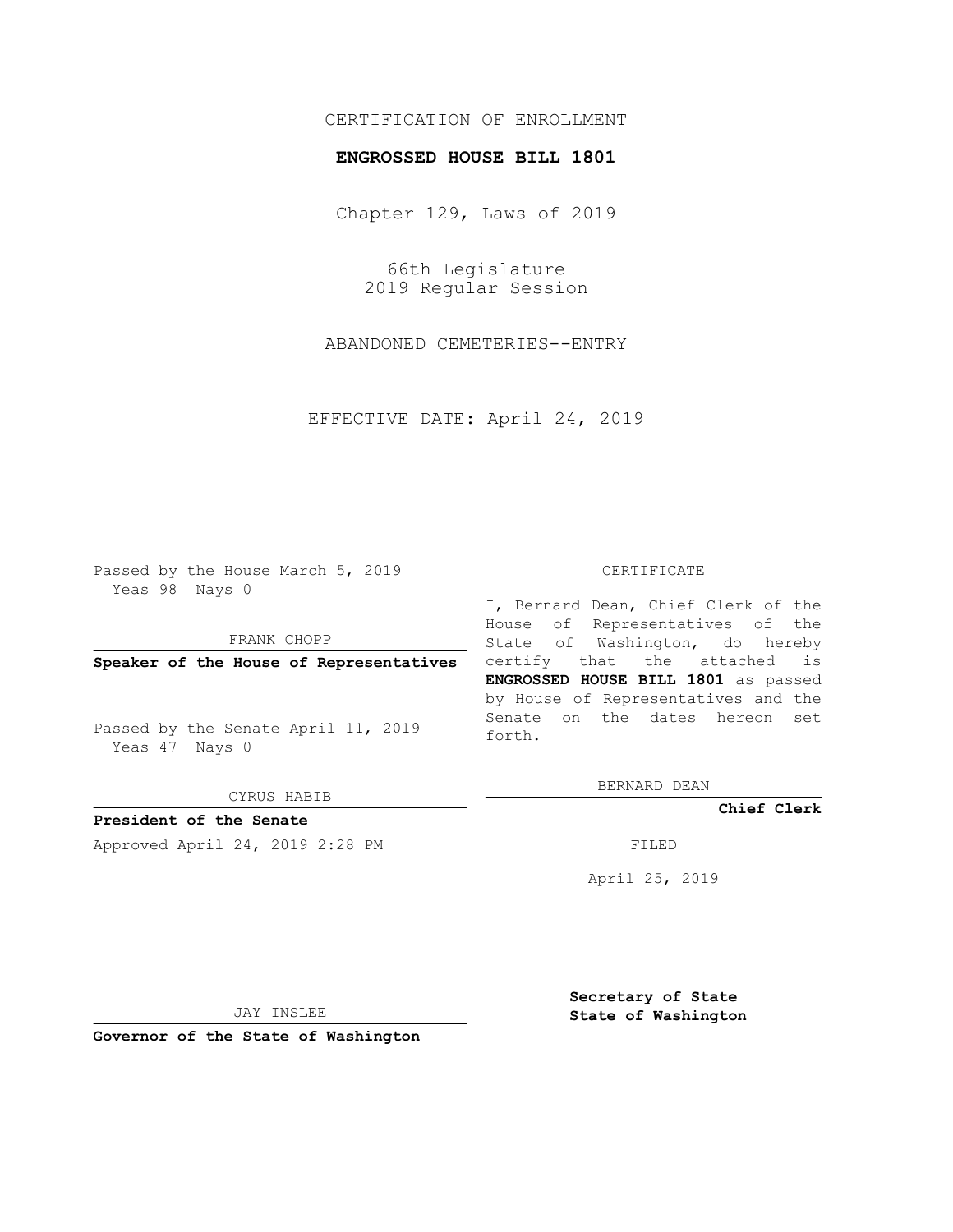## **ENGROSSED HOUSE BILL 1801**

Passed Legislature - 2019 Regular Session

**State of Washington 66th Legislature 2019 Regular Session**

**By** Representatives Orcutt and DeBolt

Read first time 01/31/19. Referred to Committee on State Government & Tribal Relations.

1 AN ACT Relating to entering abandoned cemeteries for authorized 2 purposes; amending RCW 68.60.030; adding a new section to chapter 3 68.60 RCW; and declaring an emergency.

4 BE IT ENACTED BY THE LEGISLATURE OF THE STATE OF WASHINGTON:

5 NEW SECTION. **Sec. 1.** A new section is added to chapter 68.60 6 RCW to read as follows:

7 It is lawful to enter an abandoned cemetery for purposes of:

8 (1) Burials pursuant to RCW 68.60.070 and associated rules;

9 (2) Care and maintenance activities authorized under RCW 10 68.60.030; and

11 (3) Visitation of graves.

12 **Sec. 2.** RCW 68.60.030 and 2009 c 102 s 21 are each amended to 13 read as follows:

14 (1)(a) The department of archaeology and historic preservation 15 may grant, by nontransferable certificate, the authority to maintain 16 and protect an abandoned cemetery upon application made by a state or 17 local governmental organization, such as a city or county, or by a 18 preservation organization ((which)) that has been incorporated for 19 the purpose of restoring, maintaining, and protecting an abandoned 20 cemetery. Such authority ((shall be)) is limited to the care,

p. 1 EHB 1801.SL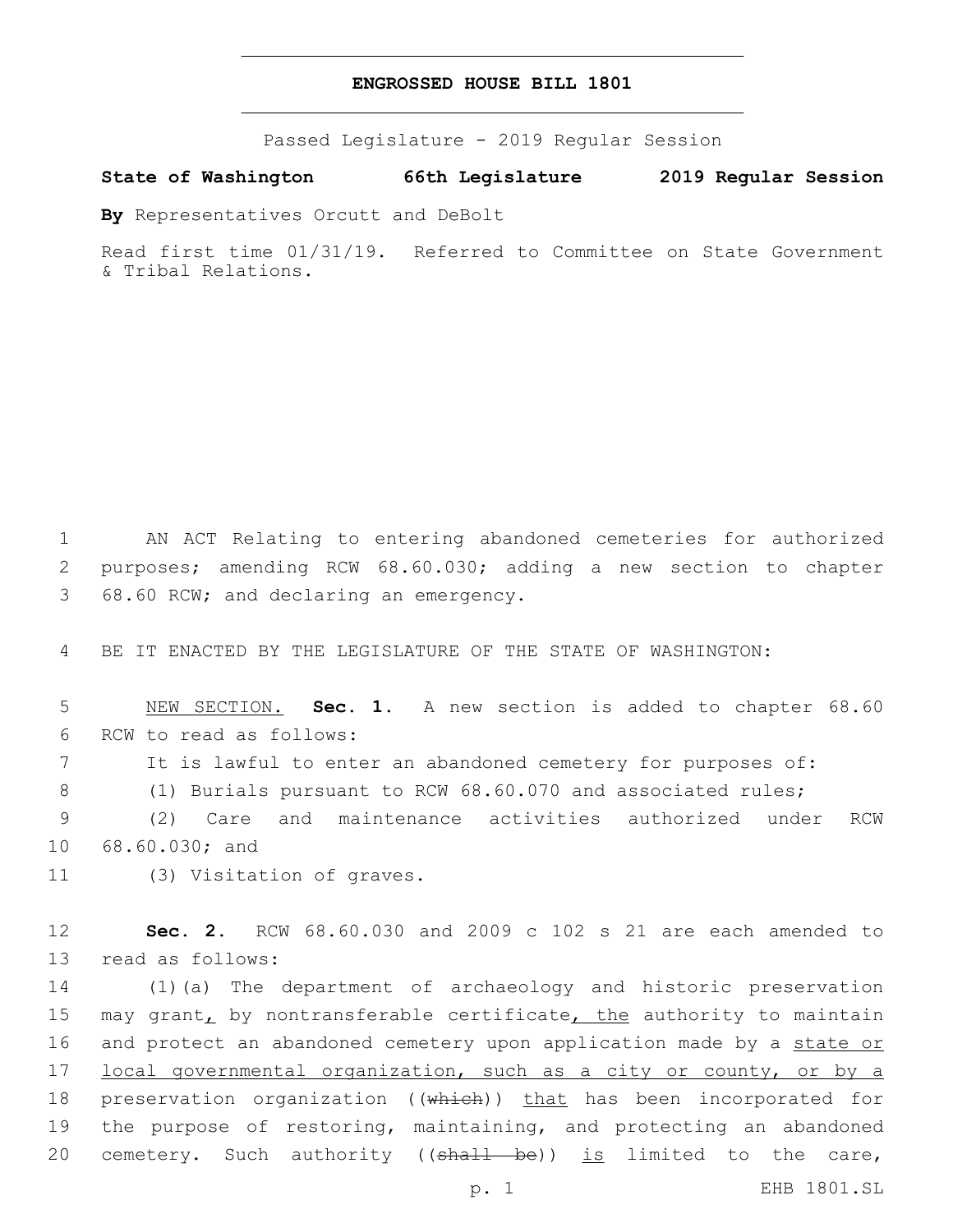maintenance, restoration, protection, and historical preservation of 2 the abandoned cemetery, and ((shall)) does not include authority to make burials. In order to activate a historical cemetery for burials, an applicant must apply for a certificate of authority to operate a 5 cemetery from the funeral and cemetery board.

 (b) Those ((preservation and maintenance corporations)) 7 organizations that are granted authority to maintain and protect an 8 abandoned cemetery ((shall be)) are entitled to hold and possess burial records, maps, and other historical documents as may exist. 10 ((Maintenance and preservation corporations)) Organizations that are granted authority to maintain and protect an abandoned cemetery 12 ((shall)) are not ((be)) liable to those claiming burial rights, ancestral ownership, or to any other person or organization alleging to have control by any form of conveyance not previously recorded at the county auditor's office within the county in which the abandoned 16 cemetery exists. Such organizations ((shall)) are not ((be)) liable for any reasonable alterations made during restoration work on memorials, roadways, walkways, features, plantings, or any other 19 detail of the abandoned cemetery.

 (c) Should the maintenance and preservation corporation be dissolved, the department of archaeology and historic preservation 22 shall revoke the certificate of authority.

 (d) Maintenance and preservation corporations that are granted authority to maintain and protect an abandoned cemetery may establish 25 care funds.

 (2) Except as provided in subsection (1) of this section, the department of archaeology and historic preservation may, in its sole discretion, authorize any Washington nonprofit corporation that is not expressly incorporated for the purpose of restoring, maintaining, 30 and protecting an abandoned cemetery, to restore, maintain, and protect one or more abandoned cemeteries. The authorization may include the right of access to any burial records, maps, and other 33 historical documents, but ( $(\text{shall})$ ) may not include the right to be the permanent custodian of original records, maps, or documents. This 35 authorization ((shall)) must be granted by a nontransferable certificate of authority. Any nonprofit corporation authorized and acting under this subsection is immune from liability to the same extent as if it were a preservation organization holding a certificate of authority under subsection (1) of this section.